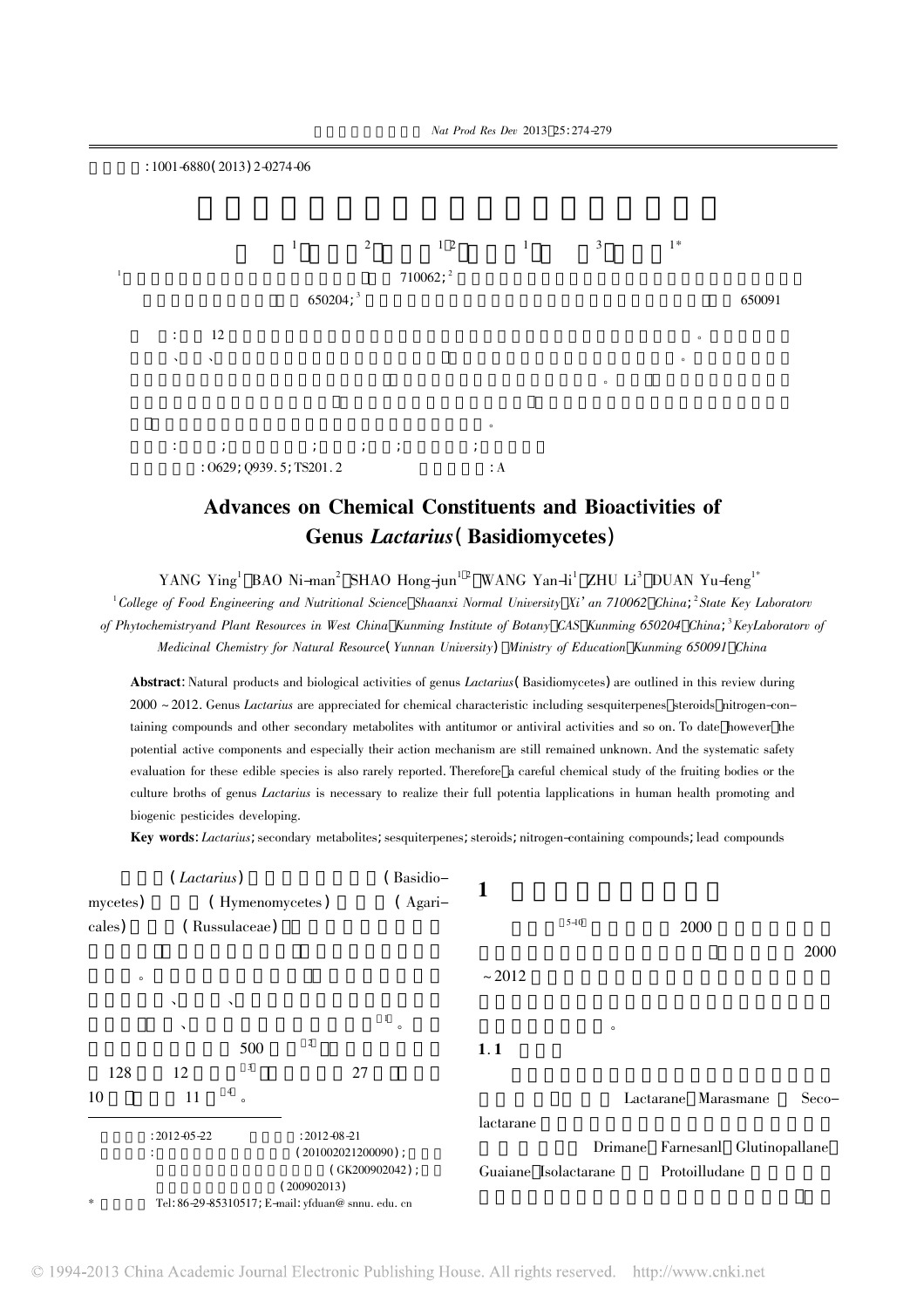$5-11$ 

1. 1. 1 Lactarane

Lactaranes $S$ 

 $(Russula)$   $5-11$  (L. rufus)

rufuslactone $(1)^{12}$  .

 $(L. \text{ } hatsudak)$   $\qquad \qquad \text{ } rufus lactone$ (1) lactarorufin  $A(4)$  <sup>13</sup> 。 (*L. vel* $lereus$ )  $$ velleratretraol(2)<sup>14</sup> 1 2-dehydrolactarolide A(3) lactarorufin A(4) 3-O-ethyllactarolide A(5) 3-Oethyllactarolide  $B( 14 )$  <sup>15 16</sup> 。 *L. subpiperatus*  $\text{latarorufin A} (4)$  lactarolide A ( 6)  $^{16}$  s (*L. subvellereus*) subvellerolactones  $B(7)$   $D(10)$   $E(11)$  lactarorufin A (4) lactarolide A (6) (15)  $(16)$  <sup>17</sup> 。 *L. repraesentaneus*  $re$ praesentin D(8) E(9)<sup>18</sup> 。 (*L. pipera*tus) lactarorufin A(4) blennin A  $(12)$  D(13)<sup>19</sup> 。

1. 1. 2 Protoilludane

protoilludane

 $\frac{5-11}{\infty}$  *L. atlanticus* atlanticones A(  $17)$  ,B(  $19)$  ,C(  $20)$  ,D(  $21)$   $^{20}$  。 isoplorantinone( 18)  $^{19}$  。 L. re $praesentaneus$  repraesentinA(22)  $\overline{B}$  $(23)$   $C(24)$   $21$   $\circ$  $1.1.3$  Humulene  $(L. hitives)$  $(27)$  Humulene  $\frac{22}{s}$  (*L. mitissimus*) mitissimols  $A(28)$   $(30)$ (31) mitissimols B (32)  $C(29)$  D (33) E  $(34)$  F(35) G(36)<sup>23-25</sup> 。  $1.1.4$  Guaiane

$$
\begin{array}{c}\n \stackrel{\text{5-11}}{\phantom{0}} \circ \quad (L. \ \text{delicious}) \\
\text{(37)}\n \end{array}
$$

$$
(40) \t(42)^{\frac{26.27}{6}} \cdot (38)
$$
  

$$
(39) (41) \t(43)^{\frac{28.29}{6}} \cdot (39)
$$

 $1.1.5$  $(L. \,^{12.5}C)$  Marasmane $p$ ubescenone $(44)$  Secolactarane  $\arctan(52)^{30}$ . Marasmane45 46 Isolactarane  $isolactarorufin(48)$  Illudane  $49$  Eudesmane  $50^{31}$  Secolactarane  $53^{19}$  . Marasmane 45 ~ 47 Isolactaraneisolactarorufin  $(48)^{15}$ . L. repraesentaneus repraesentin F  $(51)^{18}$ mitissimolone ( $54$ )  $32$ . (*L. laeticolorus*) Eudesmane  $55^{33}$  。  $1.2$  $27 \t28 \t29 \t30$  $\overline{\mathbf{C}}_{28}$  $34 \t35$  。  $(56)$  <sup>13</sup> 。 (*L. volemus*)  $56 \sim 60$   $63 \sim 66^{36}$  $56 \t60 \t64 \t67 \t37$  $59$  61 64 68 69 38  $1.3$ 39 40  $L. subplinthogalus$  laccarine  $A(70)$  $71 \sim 74$   $^{41}$  。

$$
1-(2-) 2- (75)^{42}
$$
leptosphaepin(76)

• new compound.

## $15<sub>o</sub>$

lactariamides  $A(77)$   $B(78)$  cerebroside D  $(79)$  <sup>43</sup> 。 (*L. blennius*) blennione (80)  $2 \t 3 \t 6 ^{44}$  L. lilacinus  $lilacinone(81)$  $\frac{3}{3}$   $\frac{45}{9}$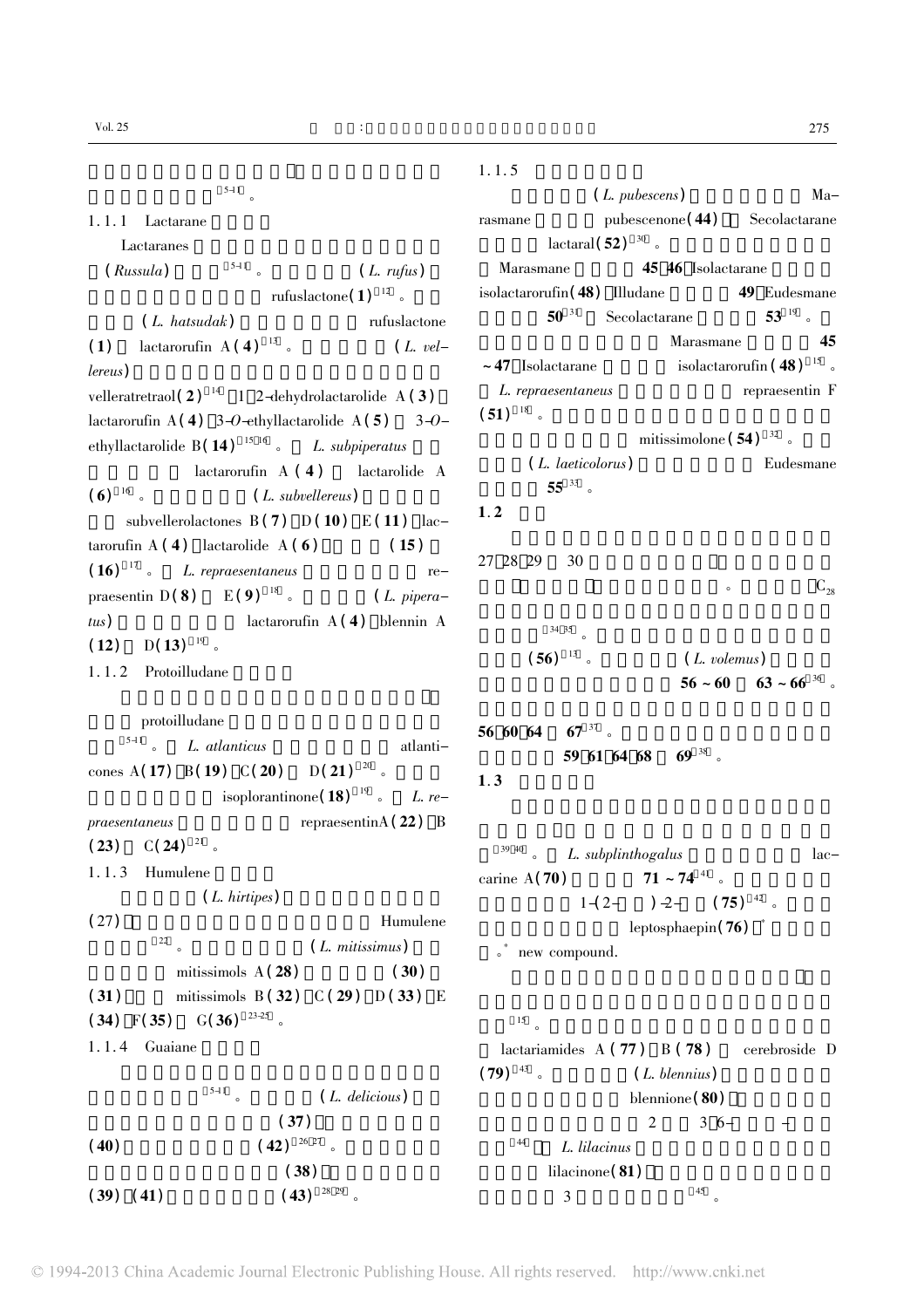

276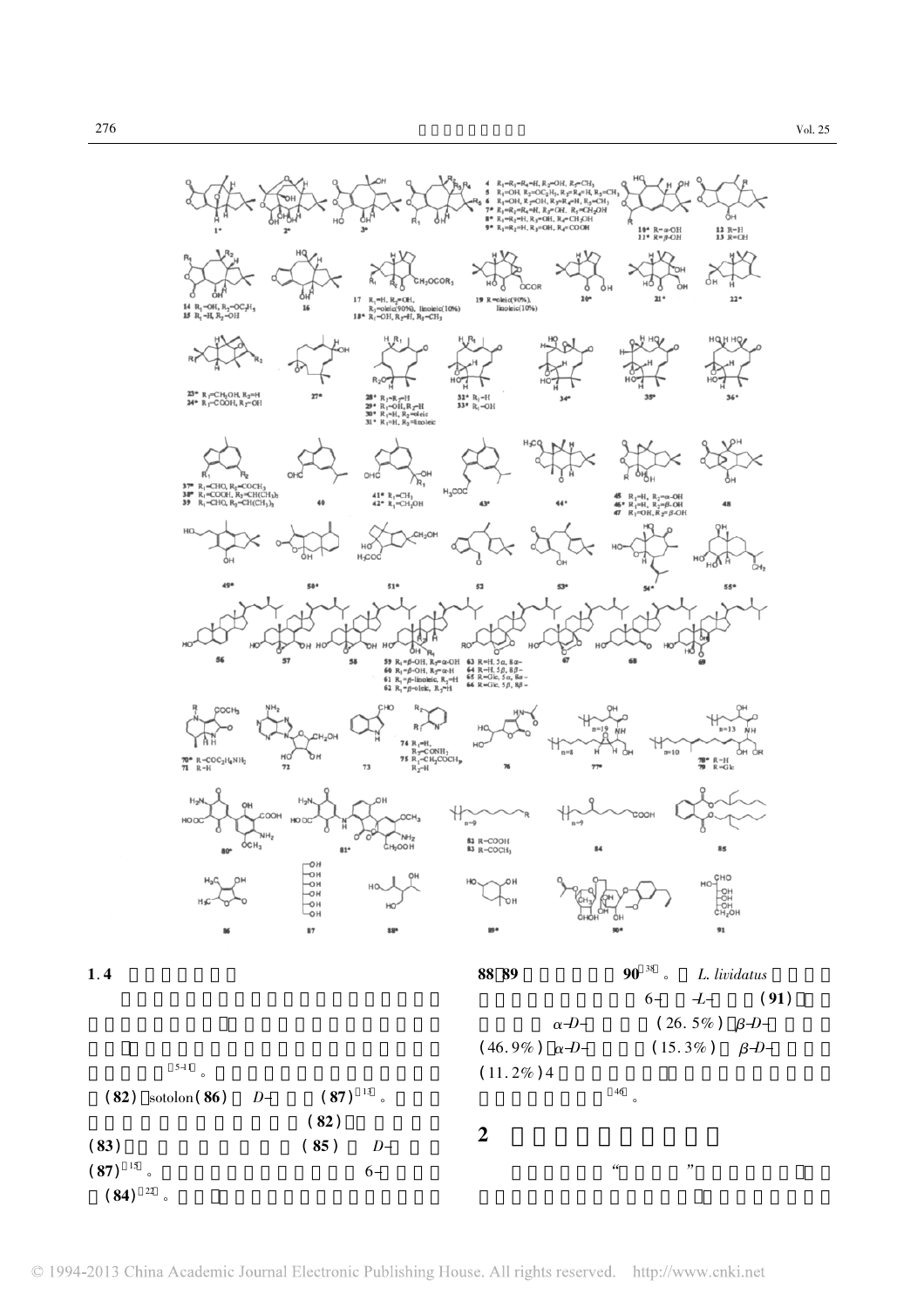物的重要源泉 <sup>47</sup> <sup>48</sup> 。  $2.1$  $49\frac{50}{8}$  subvellerolactones B(7) A549 SK-MEL-2 $HCT-15$   $(IC_{50} =$ 26. 5 18.14. 2  $\mu$ M) subvellerolactones D(10) A549 $HCT-15$   $(IC<sub>50</sub> =$ 25.17.8  $\mu$ M) subvellerolactones E(11) A549 HCT-15  $\text{(IC}_{50} = 19.6$  $28.7 \mu$ M)<sup>17</sup> 。mitissimolone(54) HeLa  $\text{(IC}_{50} = 29.8 \text{ mg}/\text{)}$ mL)  $^{38}$  mitissimolone( 54) HeLa S **DNA**  $51$  。 55KB  $(LD_{50} = 4.5 \mu g)$ mL) <sup>33</sup> 。 (56)  $V_{D2}$  $64$  $50<sub>o</sub>$ 过氧化麦角甾醇 64 67 对意大利蜂毒液中磷酸酶  $A<sub>2</sub>$  $(ED_{50}$  < 440  $\mu$ g/mL)  $A<sub>2</sub>$  $A_2$  (ED<sub>50</sub> = 100  $\mu$ g/mL)  $59$  $\frac{53}{9}$  $2.2$   $\sim$  $\mathcal{A} = \mathcal{A}$ HIV $V \sim \infty$  $47$  48 。velleratretraol(2)  $HIV-1$ 2. 0( 68. 0  $\mu$ g/mL)<sup>14</sup> 。 64 67  $HIV-1$   $C8166$   $37$  。  $N-$ 基苯基异丝氨酸得到的衍生物表现出良好的 Vero  $HSV-1$ 物可以影响细胞的有丝分裂次数 T B 淋巴细胞 IL-2 TNF- $\alpha$  IFN- $\gamma$  $54-56$  a rufuslactone (1) 4 68. 3% ( $100 \text{ mg/mL}$ )<sup>12</sup>.  $1-(2 )$   $-2 (75)$  $42$  。 GC/MS  $\frac{57}{100}$  . 剂萃取组分对大肠杆菌、枯草芽孢杆菌、沙门氏菌和  $\mathbf{v} = \mathbf{v}$ GC/MS  $C/MS$  $58<sub>o</sub>$  $G^+$   $G^ V_c$   $\beta$ - $\beta$ - $\beta$ -59  $2.3$  $\bullet$ 60 61  $\bullet$  $\beta$ - $62-64$  $\sim$  $\alpha$ 营养保健品和天然药物。  $2.4$  $\bullet$  $65$  。1 2-dehydrolactarolide A(3)  $152\%$  (36 μM)  $^{16}$  。 repraesentin  $A(22)$   $B(23)$   $C(24)$ 136% 118% 184% (67 ppm)  $^{21}$  s repraesentin D(8) E(9) F(51) repraesentin E (9)  $164\% (3.6 \mu M)^{-18}$ .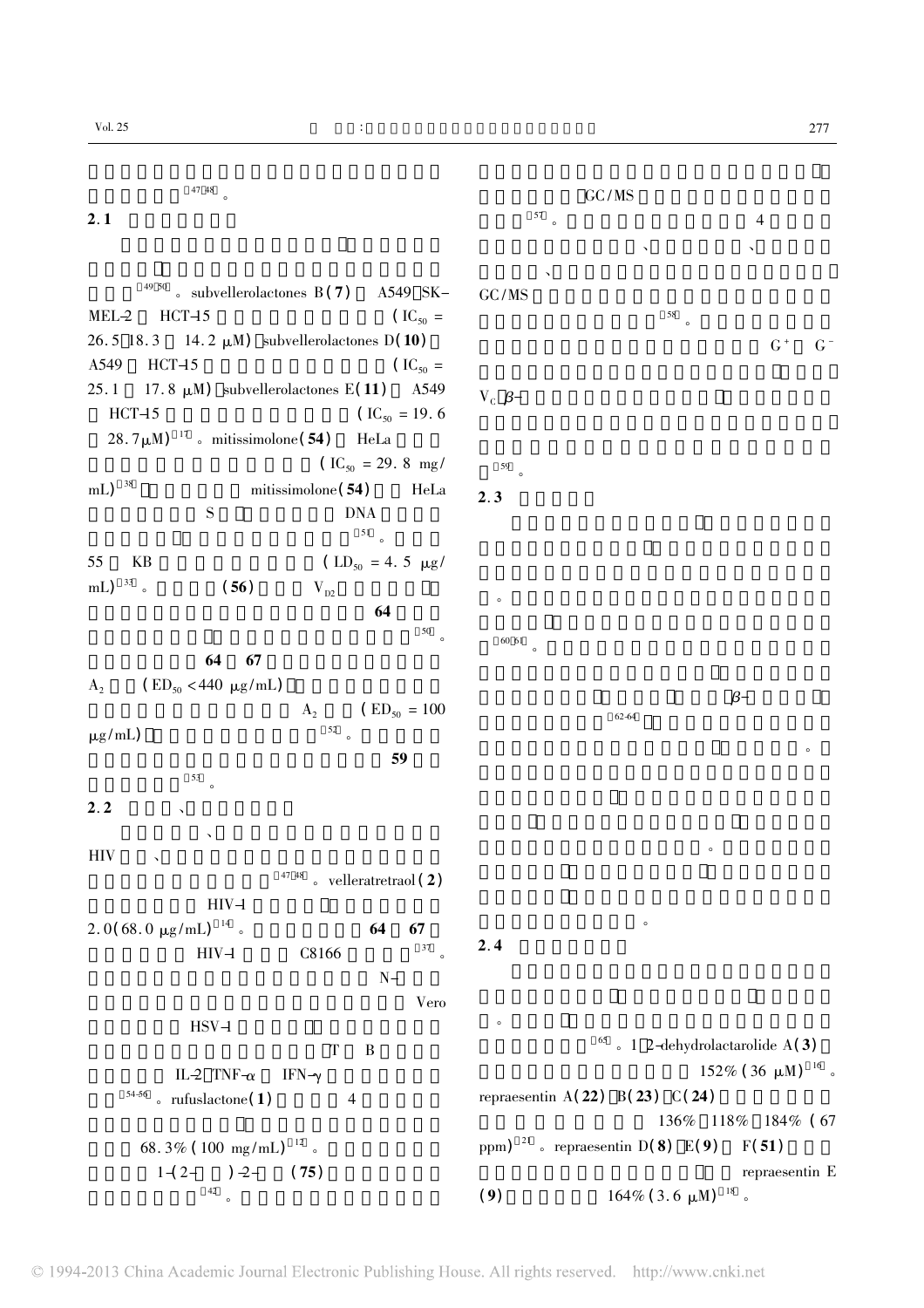## 3

1 Mao XL ( ). Macromycetes of China (  $\qquad$  ). Beijing: Science Press 2009. 442-487.

合物的发现奠定基础。

 $\sim$ 

 $R = \frac{1}{2}$  $\overline{O}$ 

- 2 Wang D(  $\int$  et al. One new record species of *Lactarius* fund in China. J Huazhong Agric Univ (  $)$  2011 30: 671-673.
- 3 Wang XH. Type studies of *Lactarius* species published from China. Mycologia 2007 99: 253-268.
- 4 Zhou MX(  $\sum_{k=1}^{\infty}$  Wen HA(  $\sum_{k=1}^{\infty}$  ). A study of *Lactari* $us$  from China.  $CSEMM($  $)$  2005 24: 61-66.
- 5 Dong  $D($  $\sum_{i=1}^{n}$  Li GY(  $\sum_{i=1}^{n}$ ). A brief survey on the research of the chemical constituents and activities of *Lactarius* fungi. Nat Prod Res Dev $($   $)$  1991 3: 66-80.
- 6 Vidari G Vita-Finzi P. Sesquiterpenes and other secondary metabolites of genus *Lactarius* (Basidiomycetes) : chemistry and biological activity. Stud Nat Prod Chem 1995 17: 153-206.
- 7Daniewski WM Vidari G. Constituents of Lactarius (mushrooms) . Prog Chem Org Nat Prod <sup>1999</sup> <sup>77</sup>: 69-171.
- 8 Trifonov LS Chakravarty P. Lactarius species ( mushrooms) : in vitro culture and the production of sesquiterpenes and other secondary metabolites. Biotech Agric Forest <sup>1999</sup> <sup>43</sup>( Medicinal and Aromatic Plants XI) : 243-260.
- 9Liu JK( ). Mycochemistry( ). Beijing: China Science and Technology Press 2004. 175-195.
- 10 Clericuzio M et al. Sesquiterpenes of Lactarius and Russula ( mushrooms) : an update. Nat Prod Commun <sup>2008</sup> <sup>3</sup>: 951- 974.
- 11 Zhou RH( ) Duan JA( ). Plant Chemotaxonomy( ). Shanghai: Shanghai Science and Technology Press 2005. 279-294.
- 12 Luo DO *et al.* Rufuslactone a new antifungal sesquiterpene from thefruiting bodies of the Basidiomycete Lactarius rufus. J Antibiot <sup>2005</sup> <sup>58</sup>: 456-459.
- 13 Ma BJ(  $\int$  *et al.* Chemical constituents study on the fruiting bodies of Lactarius rufus. J Chin Med Mater ( )  $2008$   $31: 233 - 234$ .
- 14 Luo DQ et al. Velleratretraol an unusual highly functionalized lactarane sesquiterpene from Lactarius vellereus. I Antibiot 2009 62:129-132.
- 15 Zhao LY (  $\int$  *et al.* Chemical constituents from fruit body of *Lactarius vellereus. Chin Tradit Herbal Drugs* ( )  $2010$  41: 1604-1608.
- 16 Kamo T et al. 1 2-Dehydrolactarolide A a new plant growth regulatory lactarane sesquiterpene from *Lactarius vellereus*. Biosci Biotech Biochem <sup>2006</sup> <sup>70</sup>: 2307-2309.
- 17 Kim KH et al. Lactaranese squiterpenoids from *Lactarius* subvellereus and their cytotoxicity. Bioorg Med Chem Lett 2010 <sup>20</sup>: 5385-5388.
- 18 Kashiwabara M et al. Repraesentins D E and F new plant growth promoters from Lactarius repraesentaneus. Biosci Biotech Biochem <sup>2006</sup> <sup>70</sup>: 1502-1505.
- 19 Wang Y *et al.* Novel sesquiterpenes from the fungus *Lactariu* spiperatus. Helv Chim Acta <sup>2003</sup> <sup>86</sup>: 2424-2433.
- 20 Clericuzio M *et al.* Atlanticones new protoilludane sesquiterpenes from the mushroom *Lactarius atlanticus* (Basidiomycetes) . Eur <sup>J</sup> Org Chem <sup>2002</sup> <sup>2002</sup>: 988-994.
- 21 Hirota M *et al.* New plant growth promoters repraesentins A B and C from *Lactarius repraesentaneus*. Biosci Biotech Biochem 2003 67:1597-1600.
- 22 Hu L Liu JK. The first humulene type sesquiterpene from Lactarius hirtipes. <sup>Z</sup> NaturforschC <sup>2002</sup> 57c: 571-574.
- 23 Luo DO *et al.* Humulane-type sesquiterpenoids from the mushroom Lactarius mitissimus. <sup>J</sup> Nat Pro <sup>2006</sup> <sup>69</sup>: 1354- 1357.
- 24 Luo DO *et al.* Highly oxidized humulane sesquiterpenes from the Basidiomycete Lactarius mitissimus. J Antibiot 2007 60: 162-165.
- 25 Luo DO *et al.* Two new highly oxidized humulane sesquiterpenes from the Basidiomycete Lactarius mitissimus. Helv Chim Acta 2007 90: 1112-1116.
- 26 Yang XL *et al.* A new pigment from the fruiting bodies of the Basidiomycete Lactarius deliciosus. Z NaturforschC 2006 61b: 1180-1182.
- 27 Yang XL *et al.* Two new pigments from the fruiting bodies of the Basidiomycete Lactarius deliciosus. Helv Chim Acta 2006 <sup>89</sup>: 988-990.
- 28 Fang LZ *et al.* Two new azulene pigments from the fruiting bodies of the Basidiomycete Lactarius hatsudake. Helv Chim Acta 2006 89: 1463-1466.
- 29 Fang LZ *et al.* A new azulene pigment from the fruiting bodies of the Basidiomycete Lactarius hatsudake (Russulaceae) . Acta Botanica Yunnanica <sup>2007</sup> <sup>29</sup>: 122-124.
- 30 Shao HJ *et al.* Pubescenone a new marasmane sesquiterpe-